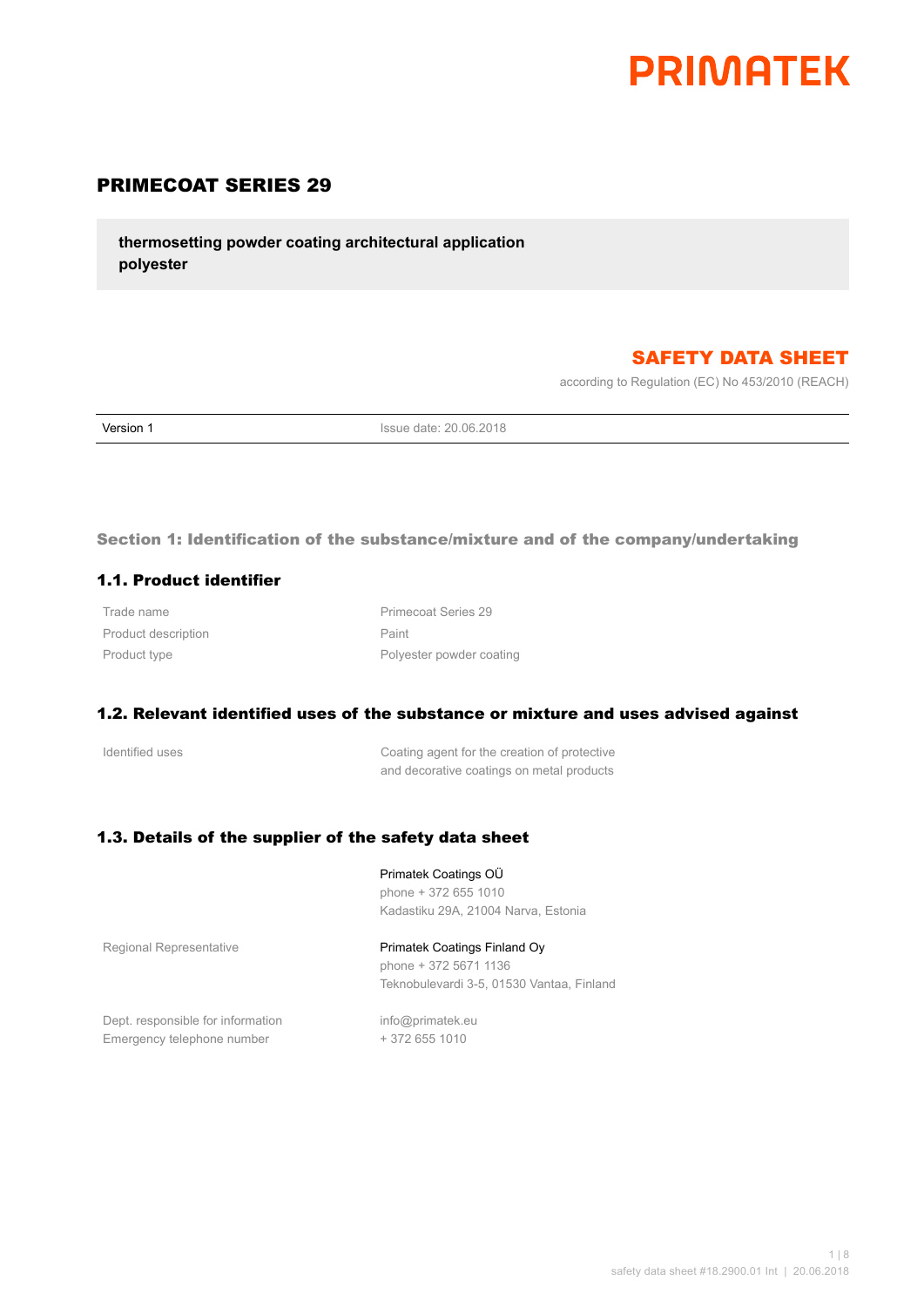## Section 2: Hazards identification

Classification according to EC regulation 1272/2008 (CLP)

## 2.1. Classification of the substance or mixture

Product definition: Mixture. Not classified as dangerous according to 1272/2008.

## 2.2. Label elements

| Signal word:       |  |
|--------------------|--|
| Hazard statements: |  |

"Warning" sign on the box No known significant effects or critical hazards

#### Precautionary statements

General Not applicable Prevention Prevention P261 – Avoid breathing dust Response Not applicable Storage P.7.1 Disposal P.13

Supplemental label elements For professional use only. May produce an allergic reaction.

## 2.3. Other hazards

| Other hazards which do not | None known. |
|----------------------------|-------------|
| result in classification   |             |

#### Section 3: Composition/information on ingredients

## 1.1. Product identifier

## Substance/mixture Mixture There are no ingredients present which, within the current knowledge of the supplier and in the concentrations applicable, are classified as ha-zardous to health or the environ-ment and hence require reporting in this section.

Multicomponent disperse systems of solid particles - polyester film-forming base with pigment, filler and targeted additives.

Occupational exposure limits, if available, are listed in Section 8.

#### Section 4: First aid measures

## 4.1. Description of first aid measures

| General information     | First aider: pay attention to self-protection! In case of any accident move the victim<br>out of danger zone. Do not leave affected person unattended.<br>Seek medical attention if necessary.                                                                                                                        |
|-------------------------|-----------------------------------------------------------------------------------------------------------------------------------------------------------------------------------------------------------------------------------------------------------------------------------------------------------------------|
| In case of inhalation   | In case of accident by inhalation: remove casualty to fresh air, take the dirty clothes<br>off and keep at rest. If you feel unwell, seek medical advice.                                                                                                                                                             |
| In case of skin contact | Thoroughly wash skin with soap and water. Do not use solvents or thinners.<br>Remove contaminated clothing.                                                                                                                                                                                                           |
| After eye contact       | If product gets into the eye, keep eyelid open and rinse immediately with large<br>guantities of water, for at least 10 minutes. Remove contact lenses, if any.<br>In case of troubles or persistent symptoms, consult an opthalmologist.                                                                             |
| After swallowing        | Have victim repeatedly drink large amounts of water with activated charcoal.<br>Do not induce vomiting. No adminis-tration in cases of unconsiousness or cramps.<br>Rinse mouth immediately and drink plenty of water.<br>Observe risk of aspiration if vomiting occurs. Get medical ad-vice/attention.<br>$\bigcirc$ |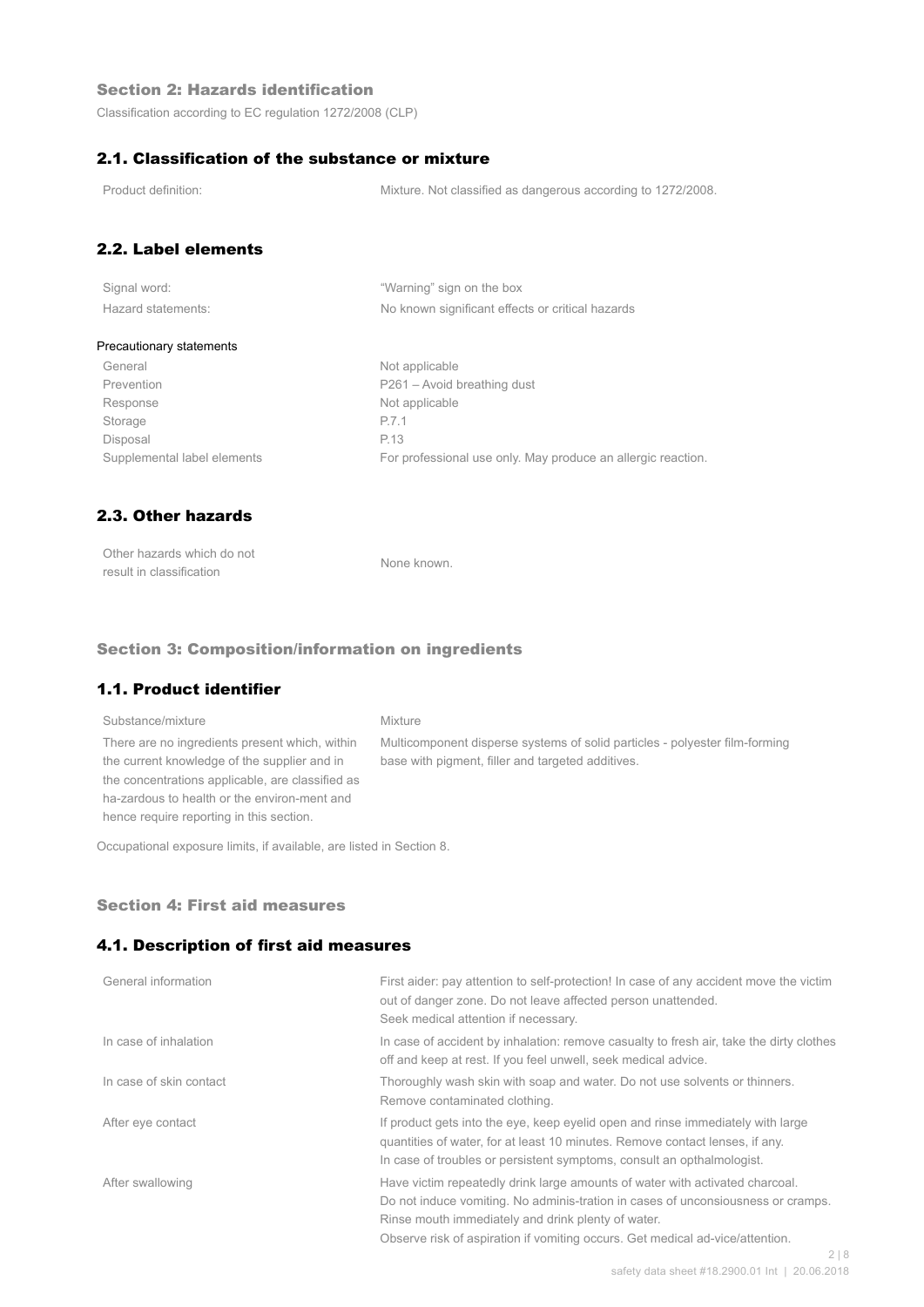## 4.2. Most important symptoms and effects, both acute and delayed

Symptoms Symptoms of the Symptoms to date.

#### Section 5: Firefighting measures

## 5.1. Extinguishing media

| Suitable extinguishing media          | In case of fire: Use water spray, dry powder, foam or carbon dioxide for extinction. |
|---------------------------------------|--------------------------------------------------------------------------------------|
| Extinguishing media which must not be | Strong water jet and carbon dioxide gases under presussure.                          |
| used for safety reasons               |                                                                                      |

## 5.2. Special hazards arising from the substance or mixture

| Special protective equipment for firefighters | Exposure to fire produces thick, black smoke that is hazardous to health.<br>Do not breathe smoke. |
|-----------------------------------------------|----------------------------------------------------------------------------------------------------|
| 5.3. Advice for firefighters                  |                                                                                                    |

| Special exposure hazards arising from the substance Wear self-contained breathing apparatus. |                                                                    |
|----------------------------------------------------------------------------------------------|--------------------------------------------------------------------|
| itself, combustion products, resulting gases                                                 |                                                                    |
| Additional information                                                                       | Do not allow fire water to penetrate into surface or ground water. |

#### Section 6: Accidental release measures

## 6.1. Personal precautions, protective equipment and emergency procedures

| For non-emergency personnel | No action shall be taken involving any personal risk or without suitable training.<br>Evacuate surrounding areas. Keep unnecessary and unprotected personnel from<br>en-tering. Do not touch or walk through spilt material.<br>Put on appropriate personal protective equipment. |
|-----------------------------|-----------------------------------------------------------------------------------------------------------------------------------------------------------------------------------------------------------------------------------------------------------------------------------|
| For emergency responders    | If specialized clothing is required to deal with the spil-lage, take note of any<br>information in Section 8 on suita-ble and unsuitable materials.<br>See also the information in "For non-emergency personnel".                                                                 |

#### 6.2. Environmental precautions

| Environmental precautions | Avoid dispersal of spilt material and runoff and contact with soil, waterways, drains |
|---------------------------|---------------------------------------------------------------------------------------|
|                           | and sewers. Inform the re-levant authorities if the product has caused environmen-    |
|                           | tal pollution (sewers, waterways, soil or air).                                       |

## 6.3. Methods and material for containment and cleaning up

| Small spill | Move containers from spill area. Vacuum or sweep up material and place in a designated,<br>labelled waste container. Dispose of via a licensed waste disposal contractor.  |
|-------------|----------------------------------------------------------------------------------------------------------------------------------------------------------------------------|
| Large spill | Move containers from spill area. Prevent entry into sewers, water courses, basements<br>or confined areas. Vacuum or sweep up material and place in a designated, labelled |
|             | waste container. Dispose of via a licensed waste disposal contractor.                                                                                                      |

## 6.4. Reference to other sections

| Reference to other sections | See Section 1 for emergency contact information.                            |     |
|-----------------------------|-----------------------------------------------------------------------------|-----|
|                             | See Section 8 for information on appropriate personal protective equipment. |     |
|                             | See Section 13 for additional waste treatment informa-tion.                 |     |
|                             |                                                                             | 318 |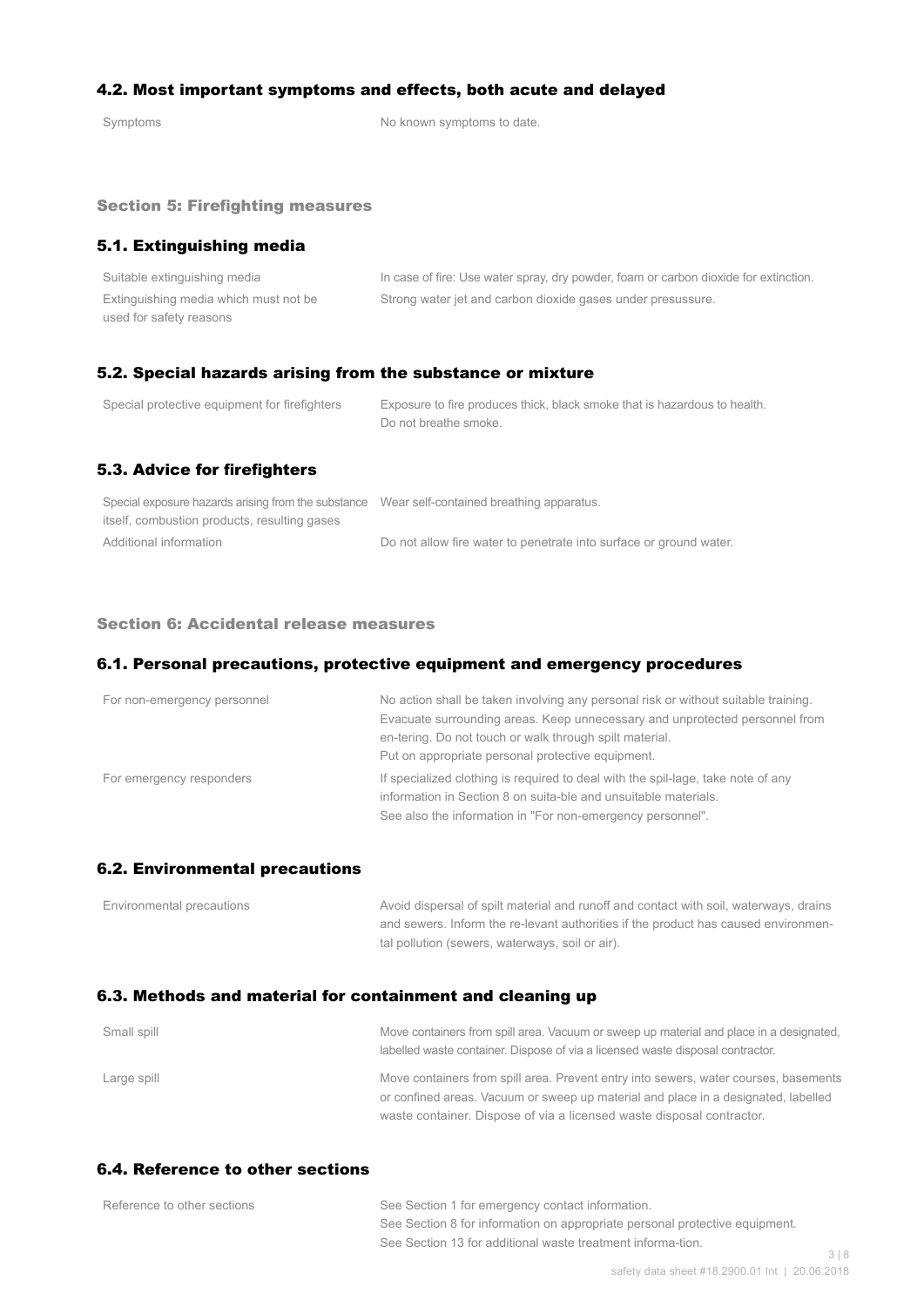#### Section 7: Handling and storage

The information in this section contains generic advice and guidance.

The list of Identified Uses in Section 1 should be consulted for any available use-specific information provided in the Exposure Scenario(s).

## 7.1. Precautions for safe handling

Precautions should be taken to prevent the formation of dusts in concentrations above flammable, explosive or occupational exposure limits. Respiratory protection is needed.

Electrical equipment and lighting should be protected to appropriate standards to prevent dust coming into contact with hot surfaces, sparks or other ignition sources.

Mixture may charge electrostatically: always use earthing leads when transferring from one container to another.

Operators should wear antistatic footwear and clothing and floors should be of the conducting type.

Keep away from heat, sparks and flame.

Avoid contact with skin and eyes. Avoid the inhalation of dust, particulates, spray or mist arising from the application of this mixture. Avoid inhalation of dust from sanding.

Eating, drinking and smoking should be prohibited in areas where this material is handled, stored and processed.

Put on appropriate personal protective equipment (see Section 8).

Always keep in containers made from the same material as the original one.

Comply with the health and safety at work laws.

Do not allow to enter drains or watercourses.

#### 7.2 Conditions for safe storage, including any incompatibilities

Store in accordance with local regulations.

#### Additional information on storage conditions

Observe label precautions. Store in a dry, cool and well-ventilated area. Keep away from heat and direct sunlight.

Keep container tightly closed.

Keep away from sources of ignition. No smoking. Prevent unauthorised access.

Containers that have been opened must be carefully resealed and kept upright to prevent leakage.

See Technical Data Sheet / packaging for further information.

# 7.3 Specific end use(s)

| Recommendations                      | Not available. |
|--------------------------------------|----------------|
| Industrial sector specific solutions | Not available. |

#### Section 8: Exposure controls/personal protection

The information in this section contains generic advice and guidance. The list of Identified Uses in Section 1 should be consulted for any available use-specific information provided in the Exposure Scenario(s).

## 8.1. Exposure controls

| Exposure controls                       | Provide good ventilation and/or an exhaust system in the work area. Occupational<br>exposure limit values: A: respirable fraction $\leq$ 1.25 mg/m <sup>3</sup><br>and $\le$ 10 mg/m3 E: inhalable fraction                                                                                                                                                   |       |
|-----------------------------------------|---------------------------------------------------------------------------------------------------------------------------------------------------------------------------------------------------------------------------------------------------------------------------------------------------------------------------------------------------------------|-------|
| Respiratory protection                  | Wear a dust mask, in case of excessive dust. Respiratory protection must be worn<br>whenever the WEL levels have been exceeded.                                                                                                                                                                                                                               |       |
| Hand protection                         | Wear suitable gloves. Suitable gloves type: Disposable gloves natural latex or<br>Nitrile rubber Category 3 according to DIN EN 374 and DIN EN 420. Observe glove<br>manufacturer's instructions concerning penetrability and breakthrough time. In<br>case of prolonged or frequently repeated skin contact: Protect skin by using skin<br>protective cream. |       |
| Eye protection                          | In case of dust formation: tightly sealed goggles according to EN 166.                                                                                                                                                                                                                                                                                        |       |
| Body protection                         | Wear suitable protective clothing. Avoid contact of neck and wrists with the powder<br>because of possible skin irritations and dermatitis.<br>Wash thouroughly after contact with skin areas.                                                                                                                                                                |       |
| General protection and hygiene measures | When using do not eat, drink or smoke.                                                                                                                                                                                                                                                                                                                        | 4   8 |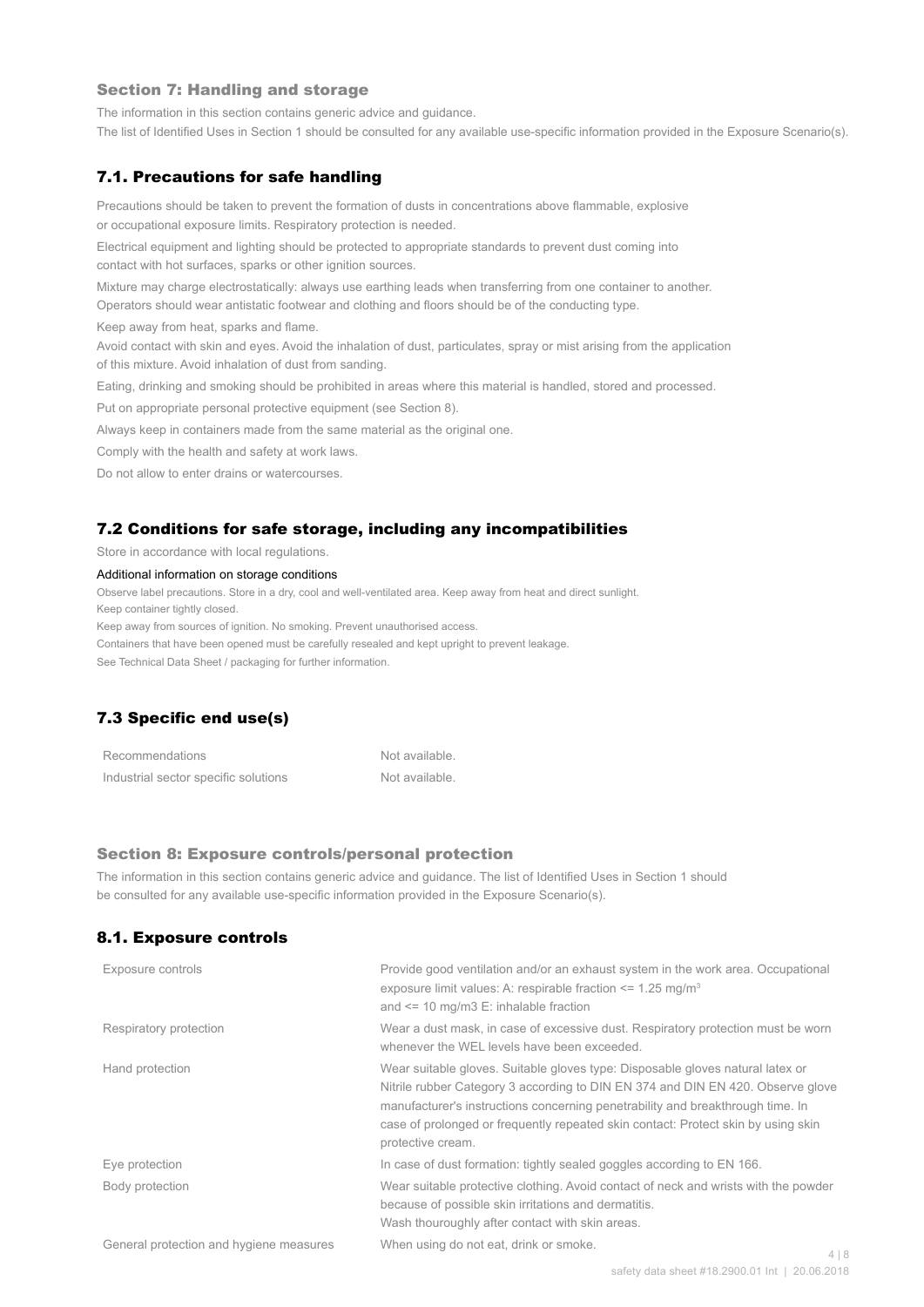## SECTION 9: Physical and chemical properties

## 9.1. Information on basic physical and chemical properties

| Appearance                                     |                                                                |
|------------------------------------------------|----------------------------------------------------------------|
| <b>Physical state</b>                          | Solid, Powder                                                  |
| Colour                                         | Various                                                        |
| Odour                                          | Slight odour                                                   |
| Odour threshold                                | Not applicable                                                 |
| рH                                             | Not applicable                                                 |
| Melting point (dust)                           | 85-115 °C                                                      |
| Initial boiling point and boiling range        | Not applicable                                                 |
| Flash point                                    | Not applicable                                                 |
| Evaporation rate                               | Not applicable                                                 |
| Flammability (solid, gas)                      | Fine dust clouds may form explosive mixtures with air          |
| Lower explosion limit (dust)                   | 20 g/m <sup>3</sup> (EN 14034-3)                               |
| Minimum ignition energy (mJ)                   | 10-30 (EN 13821)                                               |
| Vapour pressure                                | Not applicable                                                 |
| Vapour density                                 | Not applicable                                                 |
| Relative density                               | 1.2 to 1.7 g/cm <sup>3</sup> (ISO 8130-2/-3)                   |
| Solubility (ies)                               | Insoluble in the following materials: cold water and hot water |
| Partition coefficient: n-octanol / water       | Not applicable                                                 |
| Auto-ignition temperature for dust-air mixture | $>450^{\circ}$ C                                               |
| Decomposition temperature                      | $>230^{\circ}$ C                                               |
| <b>Viscosity</b>                               | Not applicable.                                                |

## 9.2. Other information

No additional information.

## SECTION 10: Stability and reactivity

| 10.1. Reactivity                         | No specific test data related to reactivity available for this product or its ingredients.              |
|------------------------------------------|---------------------------------------------------------------------------------------------------------|
| 10.2. Chemical stability                 | The product is stable.                                                                                  |
| 10.3. Possibility of hazardous reactions | Under normal conditions of storage and use, hazardous reactions will not occur.                         |
| 10.4. Conditions to avoid                | No specific data.                                                                                       |
| 10.5. Incompatible materials             | Not applicable.                                                                                         |
| 10.6. Hazardous decomposition products   | Under normal conditions of storage and use, hazardous decomposition products<br>should not be produced. |

## SECTION 11: Toxicological information

## 11.1. Information on toxicological effects

There are no data available on the mixture itself. The mixture has been assessed following the conventional method of the CLP Regulation (EC) No 1272/2008 and is classified for toxicological properties accordingly. See Sections 2 and 3 for details. This takes into account, where known, delayed and immediate effects and also chronic effects of components from short-term and long-term exposure by oral, inhalation and dermal routes of exposure and eye contact. Coating powders can cause localised skin irritation in folds of the skin or under tight clothing.

#### Acute toxicity estimates

Not available.

## Specific target organ toxicity (single exposure)

Not available.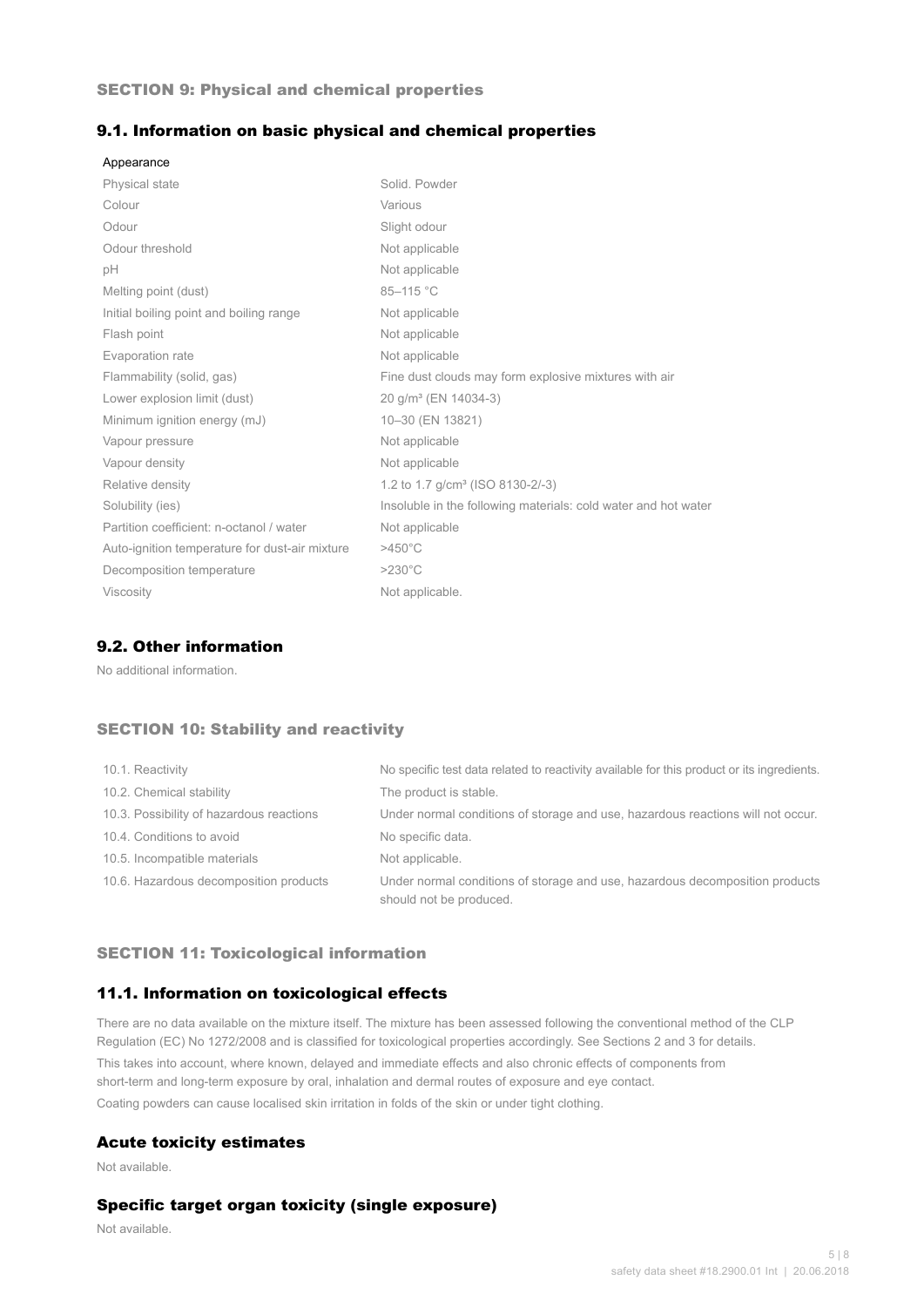## Specific target organ toxicity (repeated exposure)

Not available.

## Aspiration hazard

Not available.

## Potential acute health effects:

| Eye contact  | No known significant effects or critical hazards |
|--------------|--------------------------------------------------|
| Inhalation   | No known significant effects or critical hazards |
| Skin contact | No known significant effects or critical hazards |
| Ingestion    | No known significant effects or critical hazards |

## Symptoms related to the physical, chemical and toxicological characteristics

| Eye contact  | No specific data |
|--------------|------------------|
| Inhalation   | No specific data |
| Skin contact | No specific data |
| Ingestion    | No specific data |

# Potential chronic health effects

| General               | No known significant effects or critical hazards |
|-----------------------|--------------------------------------------------|
| Carcinogenicity       | No known significant effects or critical hazards |
| Mutagenicity          | No known significant effects or critical hazards |
| Teratogenicity        | No known significant effects or critical hazards |
| Developmental effects | No known significant effects or critical hazards |
| Fertility effects     | No known significant effects or critical hazards |
|                       |                                                  |

## SECTION 12: Ecological information

## 12.1. Toxicity

Conclusion/Summary

# 12.2. Persistence and degradability

Not available

# 12.3. Bioaccumulative potential

Not available

# 12.4. Mobility in soil

| Soil/water partition coefficient $(K_{\text{oc}})$ | Not available |
|----------------------------------------------------|---------------|
| Mobility                                           | Not available |

# 12.5. Results of PBT and vPvB assessment

| PBT  | Not applicable |
|------|----------------|
| vPvB | Not applicable |

# 12.6 Other adverse effects

No known significant effects or critical hazards.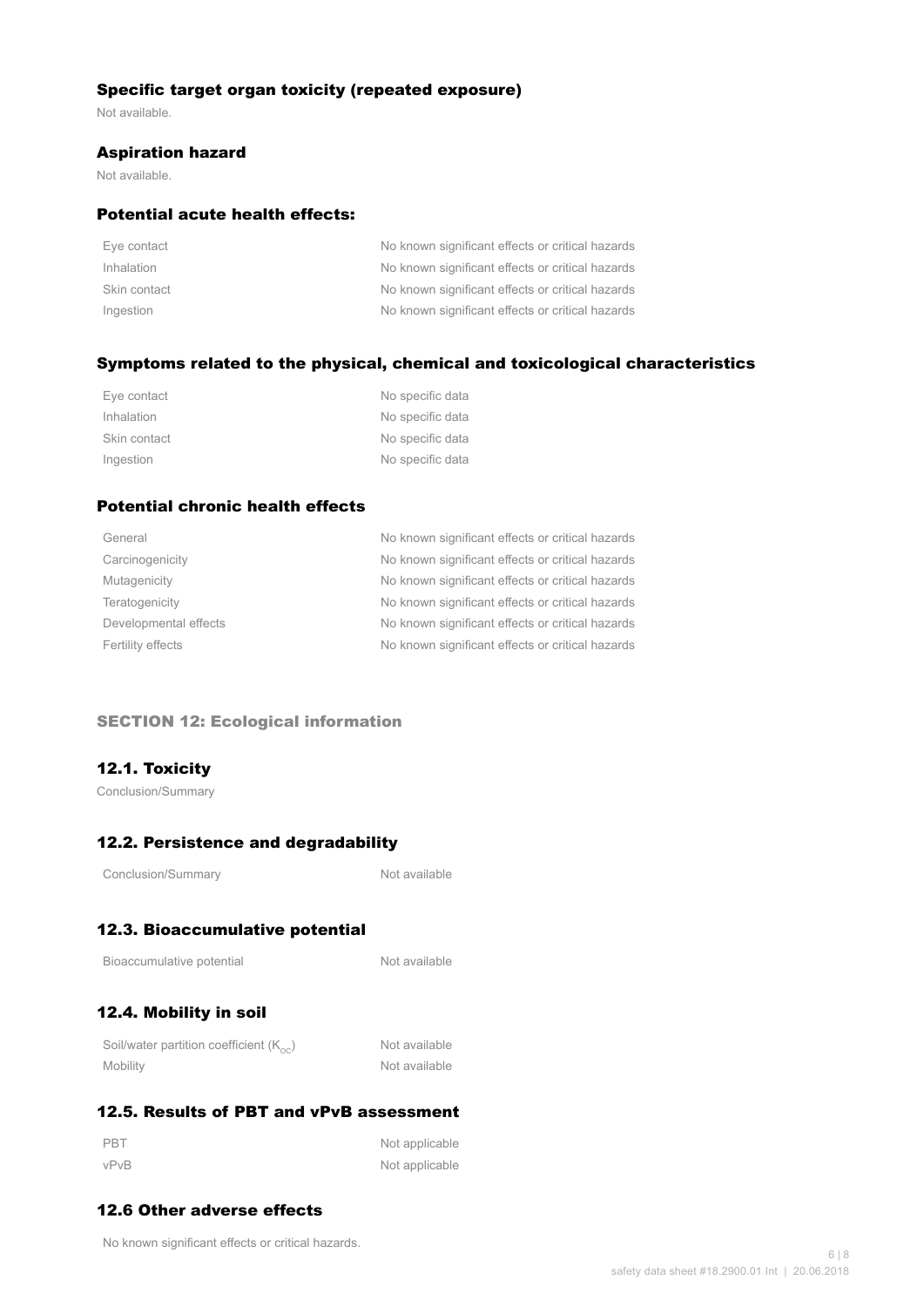## SECTION 13: Disposal considerations

The information in this section contains generic advice and guidance. The list of Identified Uses in Section 1 should be consulted for any available use-specific information provided in the Exposure Scenario(s).

## 13.1. Waste treatment methods

Within the present knowledge of the supplier, this product is not regarded as hazardous waste, as defined by EU Directive 2008/98/EC. If this product is mixed with other wastes, this code may no longer apply. If mixed with other wastes, the appropriate code should be assigned. For further information, contact your local waste authority.

#### SECTION 14: Transport information

The information in this section contains generic advice and guidance. The list of Identified Uses in Section 1 should be consulted for any available use-specific information provided in the Exposure Scenario(s).

## 13.1. Waste treatment methods

Transport within user's premises: always transport in closed containers that are upright and secure. Ensure that persons transporting the product know what to do in the event of an acci-dent or spillage. This preparation is not classified as dangerous according to international transport regulations (ADR/RID, IMDG or ICAO/IATA).

| 14.1. UN number                                                                   | Not regulated                                                                                                                                                                                                    |
|-----------------------------------------------------------------------------------|------------------------------------------------------------------------------------------------------------------------------------------------------------------------------------------------------------------|
| 14.2. UN proper shipping name                                                     |                                                                                                                                                                                                                  |
| 14.3. Transport hazard class(es)                                                  | $\overline{\phantom{a}}$                                                                                                                                                                                         |
| 14.4. Packing group                                                               |                                                                                                                                                                                                                  |
| <b>14.5. Environmental hazards</b>                                                | No.                                                                                                                                                                                                              |
| 14.6. Special precautions for user                                                | Transport within user's premises: always transport in closed containers that are<br>upright and secure. Ensure that persons transporting the product know what to<br>do in the event of an accident or spillage. |
| Additional information                                                            |                                                                                                                                                                                                                  |
| ADR / RID                                                                         |                                                                                                                                                                                                                  |
| 14.7 Transport in bulk according to<br><b>Annex II of Marpol and the IBC Code</b> | Not available                                                                                                                                                                                                    |
| <b>IMDG Code Segregation group</b>                                                | Not available.                                                                                                                                                                                                   |

SECTION 15: Regulatory information

15.1 Safety, health and environmental regulations/legislation specific for the substance or mixture

EU Regulation (EC) No. 1907/2006 (REACH) Annex XIV - List of substances subject to authorization Substances of very high concern: None of the components are listed.

## Annex XVII – Restrictions on the manufacture, placing on the market and use of certain dangerous substances, mixtures and articles

Not applicable

Other EU regulations

**Europe inventory** Not determined **Black List Chemicals** Not listed